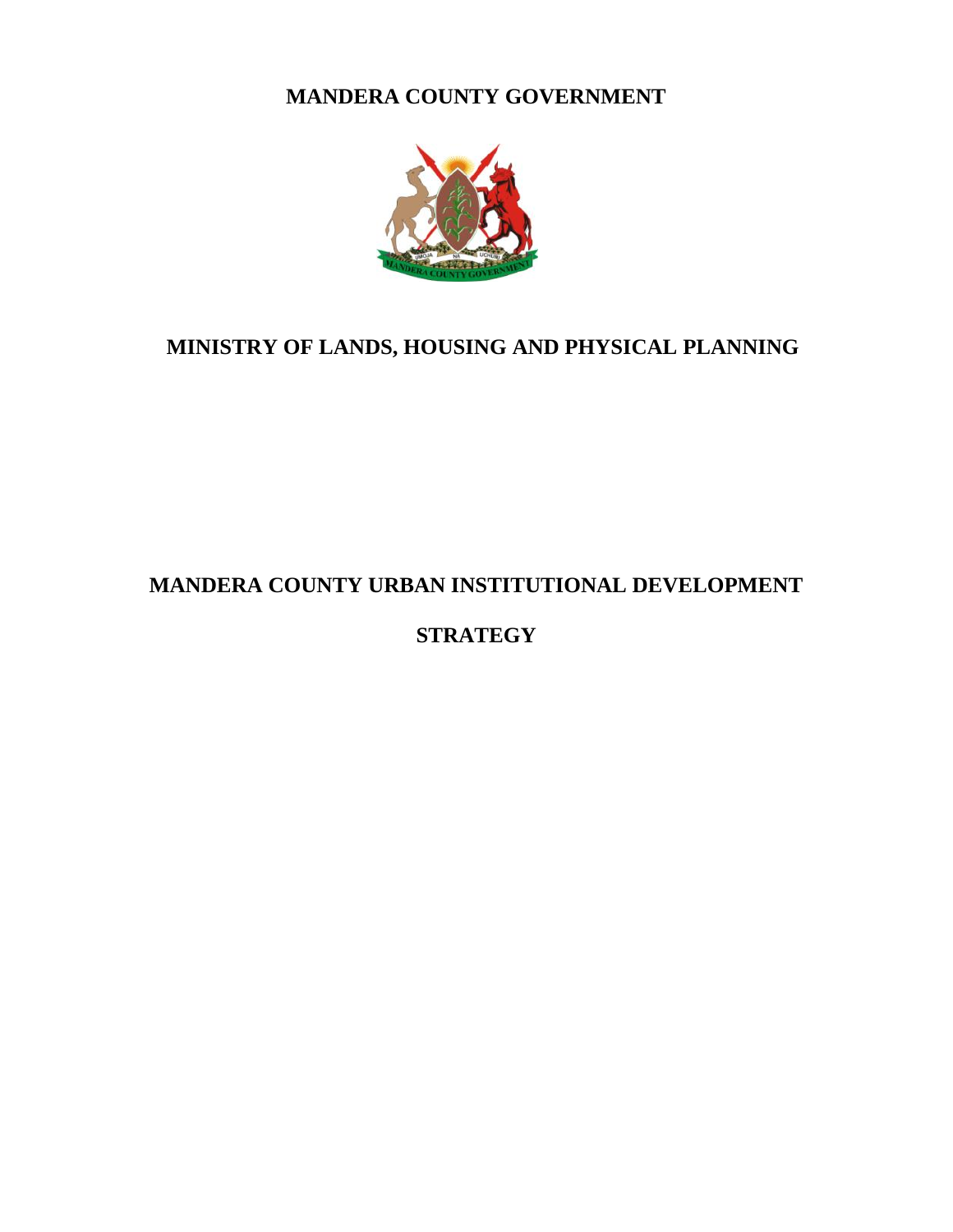# **1.0 Introduction**

The 21<sup>st</sup> century has been termed the urban century. It marks the period in which more than half of the world's population will be living in urban areas. Specifically, it is projected that 70% of the world's population will be living in urban areas by 2050. The tremendous shift in urbanization calls for the development of integrated urban planning and management systems to foster inclusive and livable cities and towns. This document (County Urban Institutional Development Strategy) focuses on urban areas in Mandera County with specific reference to Mandera Town which has been granted Municipality status in accordance with the provisions of Urban Areas and Cities Act.

# **1.1 Urbanization and urban development in Mandera**

Mandera is one of the 47 counties in Kenya and is located in the North Eastern part of the country. The county borders Ethiopia to the north and Somalia to the east. According to the 2009 National Population and Housing Census, the county has a population of approximately 1,025,756 and covers an area of approximately 25,991km<sup>2</sup> .

Urbanization rate in the county is rapidly growing and this is attributed to the devolved system of government which has laid emphasis on improvement of infrastructure facilities such as roads, health centres, education and water. Consequently, the county has experienced increased ruralurban migration as residents abandon pastoralism for other job opportunities in urban areas. Urban population comprises of 24.4% of the total population and is rapidly growing as shown in the population trend of some of the selected towns in the table below.

| <b>Town</b> | 2009   | 2012   | 2015   | 2017   |
|-------------|--------|--------|--------|--------|
| Mandera     | 57,692 | 64,821 | 72,831 | 78,713 |
| Elwak       | 24,368 | 27,379 | 30,762 | 33,247 |
| Rhamu       | 24,037 | 27,009 | 30,344 | 32,795 |
| Takaba      | 21,474 | 24,127 | 27,109 | 29,298 |

The major urban areas in the county are the sub-county headquarters which include Mandera, Banissa, Elwak, Rhamu, Takaba, Lafey and Kutulo. There are also several upcoming urban centres such as Wargadud, Shimbir Fatuma, Libehya, Malkamari, Kiliweheri, Gither, Ashabito and Fino which provide important linkage between the rural and major towns.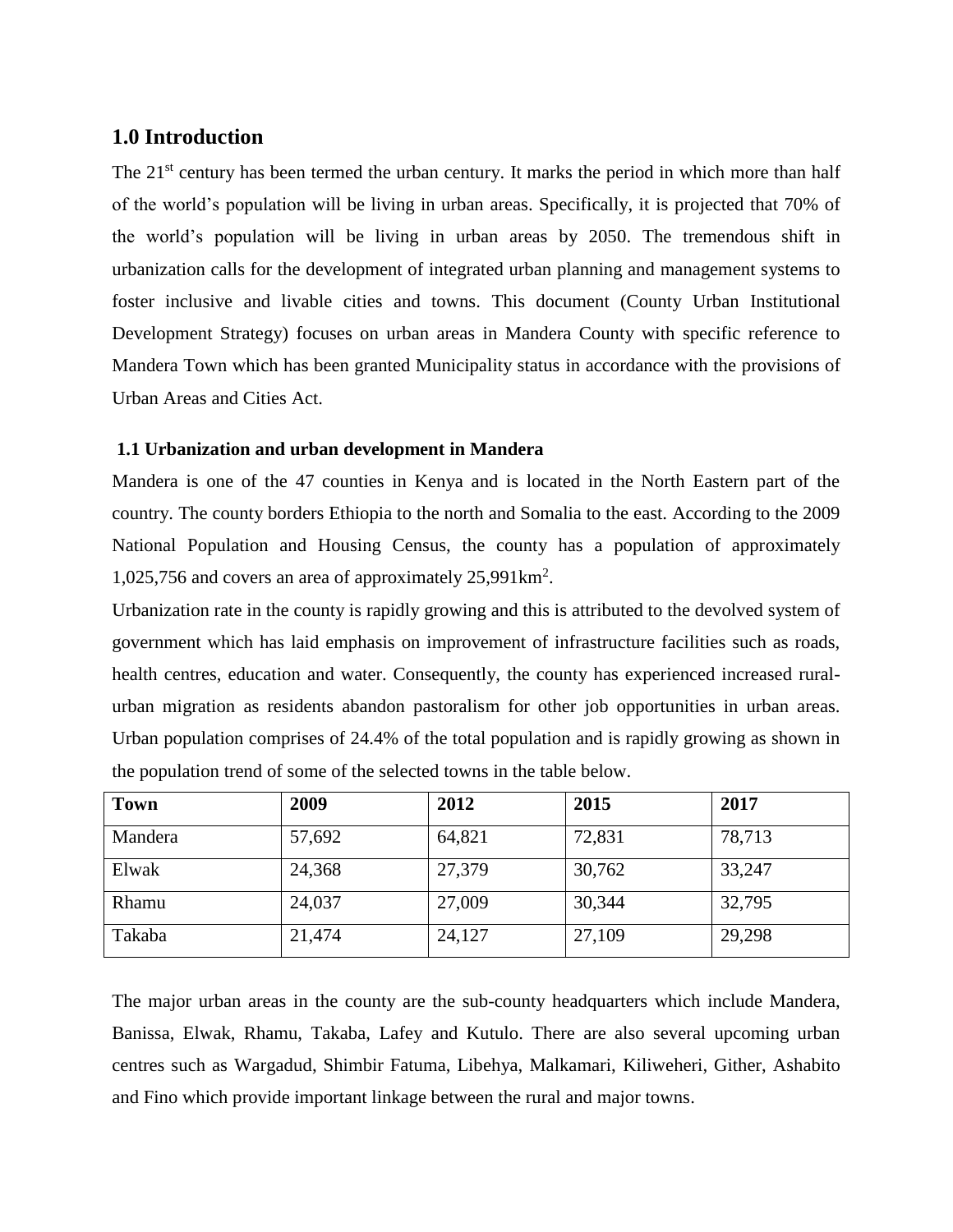Mandera town is the principal urban centre in the county. It is endowed with numerous trade opportunities due to its location at the border with Somalia and Ethiopia. It is also the county Headquarters hence the social and economic hub of the county.

#### **Socio-economic development**

The principal economic activity in the county is livestock and crop farming. The main food crops grown include maize, sorghum, onions, tomatoes, cowpeas, mangoes, watermelon, pawpaw and bananas among others. Active crop farming is practiced along River Daua in areas such as Rhamu, Rhamu Dimtu, Hareri, Mandera and Malkamari. In order to promote urban agriculture, the Integrated Urban Strategic Development Plan has zoned areas along river Daua in Mandera Town for agricultural use. There are also rain-fed farms which will be supported by irrigation especially in areas which have been earmarked for construction of water pans such as Kutulo, Banisa, and Takaba among others. The Ministry of Agriculture has further put elaborate plans for the next five years (2018-2022) to expand its extension services and distribute farm inputs such as seeds and fertilizers to farmers. The main objective is to improve food security both in rural and urban areas especially in the phase of climate change which has adversely affected agriculture as the economic mainstay of the county.

Apart from agriculture, small and large scale trade is also gaining momentum across the county's urban centres. There are two categories of traders namely formal and informal traders. Formal traders are those with well-planned and established businesses with business permits while informal traders are those squatting on undesignated spaces and do not have business permits. The number of informal traders in major towns is on the rise due to rural-urban migration fueled by climate change as well as urban bright lights/opportunities. Informal trade plays an integral part in employment and revenue generation hence the need to integrate it in urban planning.

Livestock keeping is also prominent both in rural and urban areas. The animals kept include camels, goats, sheep, cows and donkey. Generally, agricultural production in the county is dwindling due to climate change. This has led to unprecedented increase in rural-urban migration.

Mining is also an important economic activity and involves extraction of building and construction materials. The county is self-sufficient in the supply of building stones which is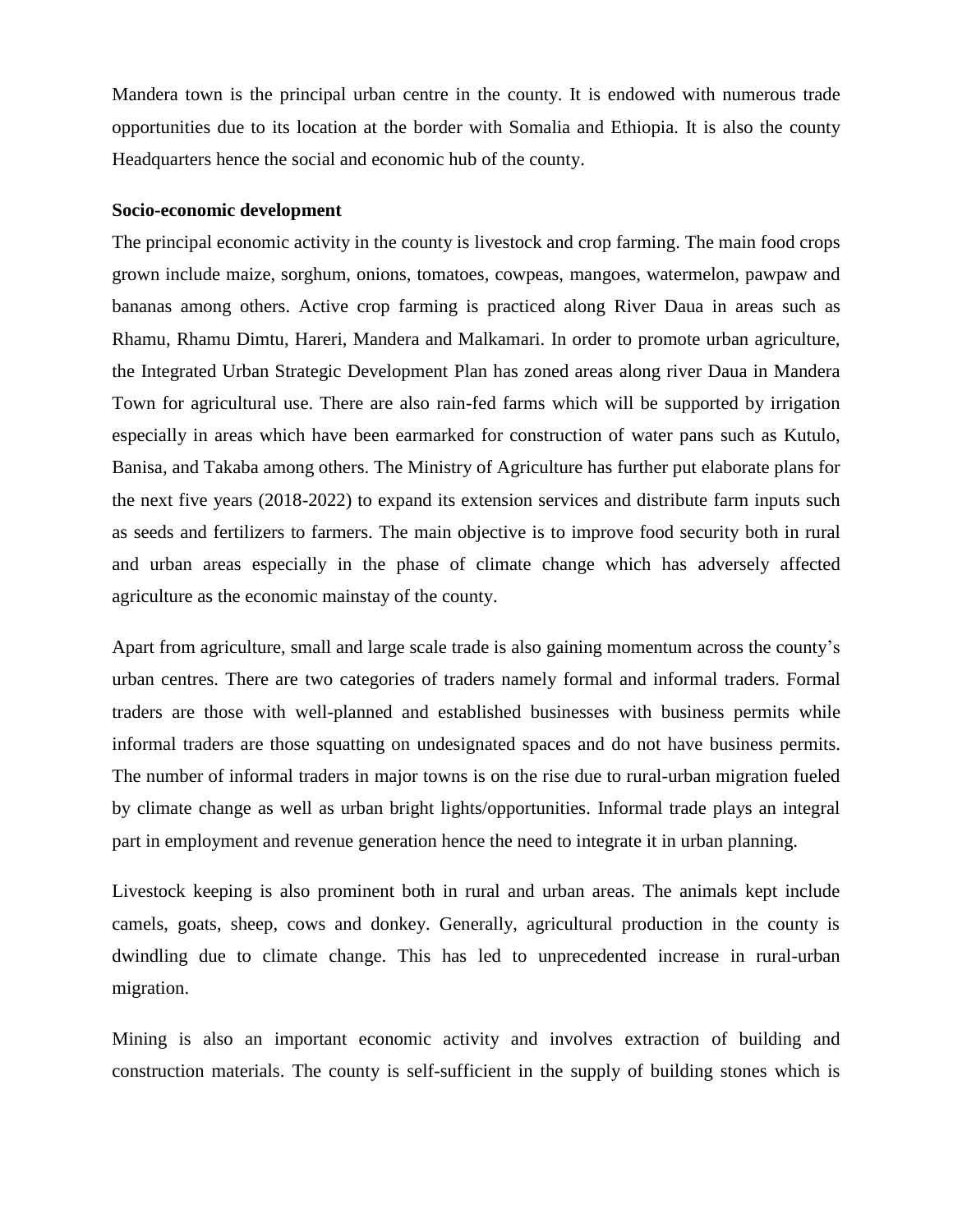extracted from the numerous quarries spread across the county. The construction sector in urban areas have benefitted immensely from the mining sector.

Urban areas in the county play critical roles in promoting social integration and economic development for both rural and urban areas. Urban development and economic growth are linked in that they attract new skills and knowledge which promote management and infrastructure development. This explains why towns like Mandera, Takaba and Elwak have had elaborate infrastructure and institutional development. The movements of labour from rural to urban and finished goods and services from urban to rural also defines an important forward-backward linkage which is beneficial to both rural and urban areas.

### **Urban development challenges**

The County Government of Mandera has made tremendous progress in terms of urban development but there are still plenty of challenges.

### *Lack of development plans*

All urban areas in the county have no approved physical plans to guide in development. This has led to difficulties in controlling development for efficiency in service provision. However, the preparation of Integrated Urban Strategic Development Plans for Kutulo, Elwak and Mandera towns are in their final stages. The county will then embark on the preparation of IUSDPs for Takaba, Banissa, Rhamu and selected rural centres in the coming financial years.

### *Inadequate staff*

Inadequate personnel are a major impediment in the realization of urban development goals in Mandera County. With only one Physical planner and three surveyors based at the headquarters, the county is not able to adequately provide the necessary services in other sub-counties. This has led to poor land use management and uncontrolled development.

In order to improve service delivery, the County Public Service Board in its five-year strategic plan (2018-22) intends to recruit additional staff to fill the existing gap. The main objective is to improve the functioning of various departments for quality, efficient and productive services.

### *Accessibility*

The county has a total of 1,884km road network of which about 50km is bitumen while earth surface covers 1,390km. Of the six major urban centres, Mandera is the only town with bitumen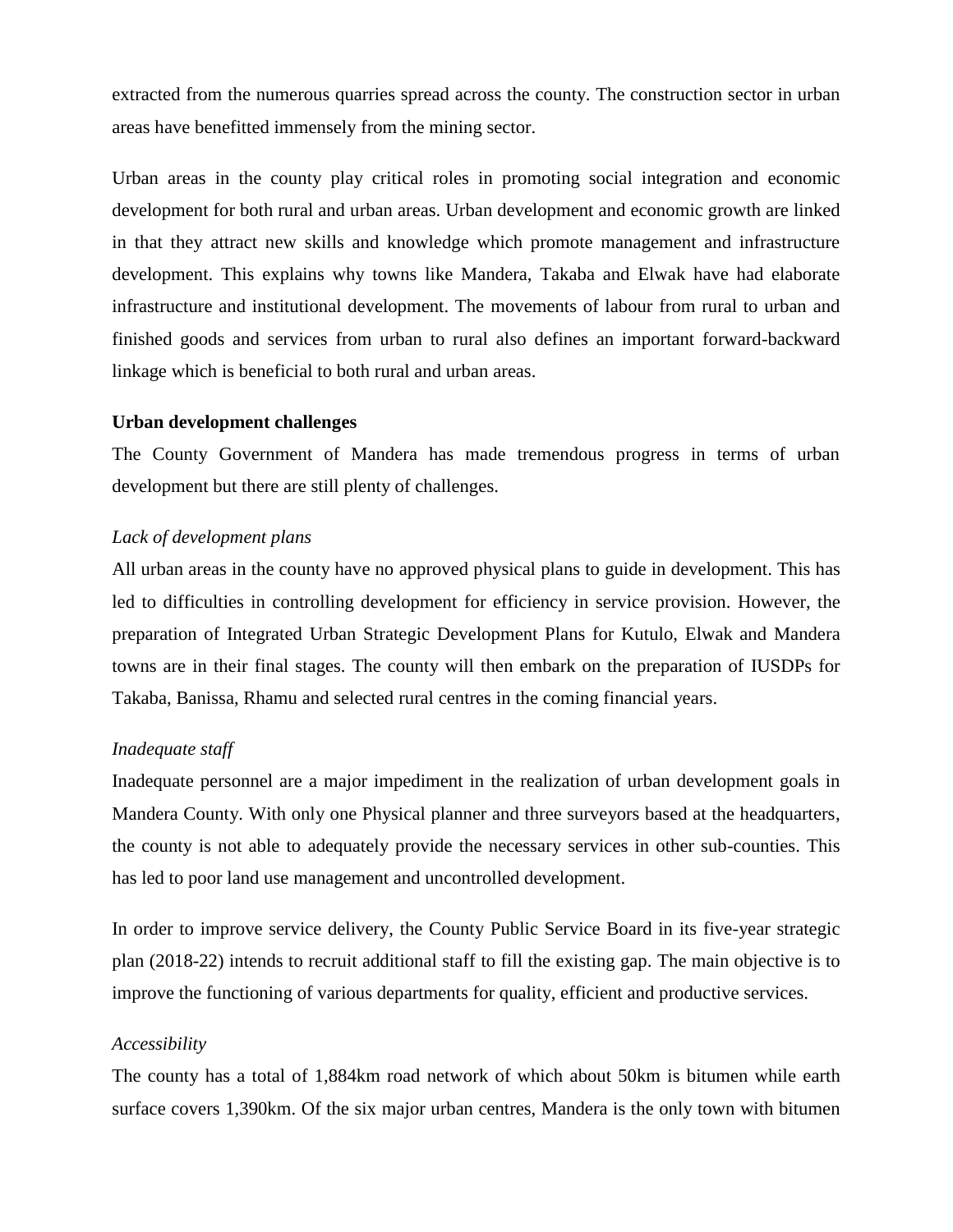roads covering approximately 24.8km. Encroachment into road reserves is a common phenomenon in urban areas such as Mandera making it difficult to provide essential services such as water supply. It is imperative to note that majority of urban residents in the county depend on water vendors and encroachment into road reserves makes it difficult to take water to their doorsteps.

The county has no airport but is served by existing airstrips in Elwak, Takaba, Mandera and Rhamu. Other airstrips which are non-operational are Banissa, Lafey, Kutulo and Arabia. An airport has been proposed at Wargaduud in Mandera South and Karo in Mandera East.

In order to avert the accessibility challenges, the County Government is undertaking site and service schemes in Mandera Town. This involves, opening up, grading and murraming all roads in newly planned areas as well as providing water supply before development takes place on the sites. This will also curb encroachment on to road reserves by developers.

#### *Water and sanitation*

Water supply networks in the county's urban areas is poorly developed. The main water sources across the urban centres include waterpans, boreholes and shallow wells. Water quality from these sources is poor and normally requires treatment before consumption. Mandera, Elwak, Takaba and Rhamu towns have piped water but the supply is not reliable and the network is only limited to few areas. Plans are on-going to boost water supply especially in Mandera town where water treatment sites have been identified and the design for the network is already in place. Liquid waste treatment site has also been identified and the design is on-going. These measures will ensure clean and reliable water supply and avert the challenges of liquid waste management which is increasingly becoming a challenge due to increase in population and the expansion of the town boundaries.

#### *Housing*

Even though there have been marked improvement in housing supply, the housing condition in Mandera County is still generally poor with 73.5% of the residents living in the traditional Manyattas. The manyattas and the shanty structures are common across the urban centres in the county. However, the housing condition is improving steadily through the intervention of private developers. There are several upcoming modern commercial high-rise buildings especially in Mandera town. Nevertheless, provision of adequate and affordable housing for residential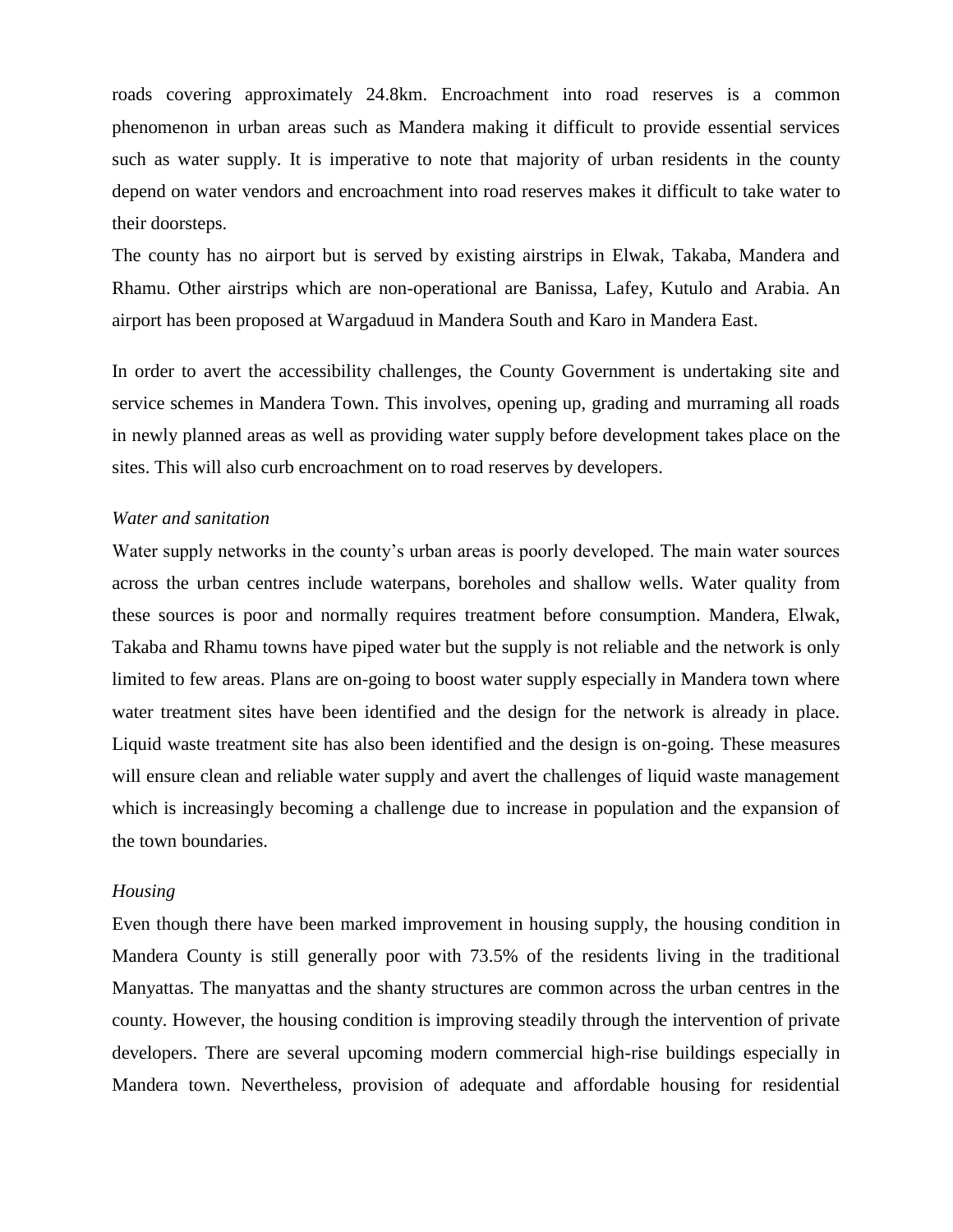purpose is still low leading to high demand and arbitrary increase in rent. In order to arrest the ever increasing housing needs, the County Government, through the National Government's *big four* agenda of providing adequate and affordable housing for all, intends to construct 500 houses in Mandera Township between 2018-2022.

Generally, the County Government of Mandera has made remarkable steps in urban development. Economically active populations with higher levels of economic activity and greater productivity in urban centres have transformed the six major towns (Mandera, Takaba, Kutulo, Rhamu, Elwak and Lafey) into engines of growth.

# **1.2 Legal and regulatory systems for urban management**

There are various policies, legal and regulatory systems governing urban management in the county.

**The Constitution of Kenya, 2010**- It provides the overall principal guidance for management of land and resources in equitable, sustainable, efficient and productive manner. The Constitution (Fourth Schedule) also gives the County Governments powers to carryout planning and development control as well as provision of services such as street lighting and transportation among others.

**The County Government Act, 2012**- According to section 108 (1) the county government has the mandate to prepare a five-year county integrated development plan which clearly spells out the goals and objectives, an implementation plan with clear outcomes, provisions for monitoring and evaluation and reporting mechanisms.

**Urban Areas and Cities Act, 2011**-the Act provides for the classification, governance and management of urban areas and cities. It also provides for the criteria of establishing urban areas, as well as the principle of governance and participation of residents in matters of urban management. It gives provisions for the creation of urban management Boards and Committees which are responsible for management of urban areas.

It emphasizes the preparation of an integrated urban development plan which is meant to bind, guide and inform all planning for development and decision making and ensure comprehensive inclusion of functions.

**Physical Planning Act, Cap 286**-it gives the local authorities the powers to-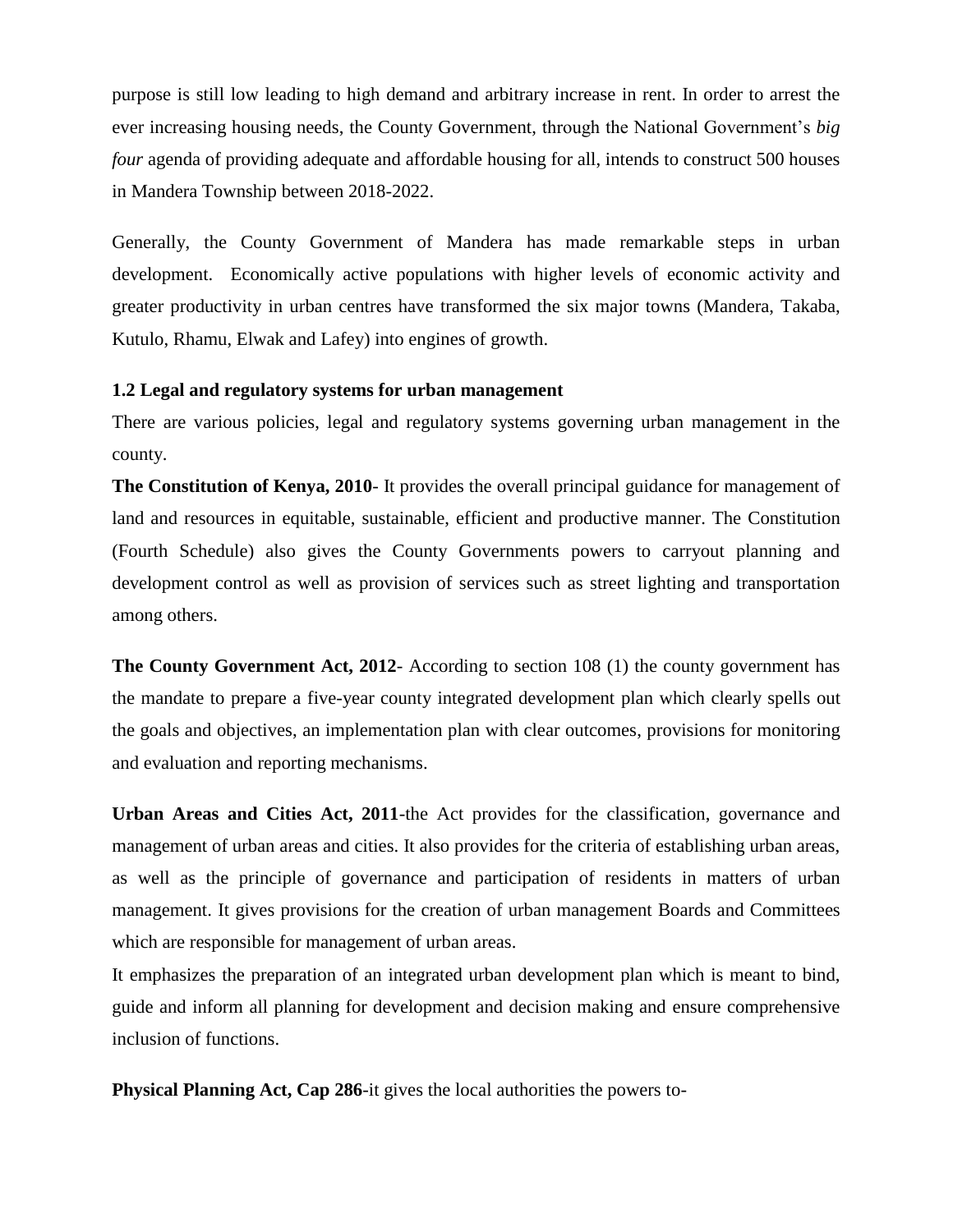- a) Prohibit or control the use and development of land and buildings in the interests of proper and orderly development of its area
- b) Control or prohibit the subdivision of land or existing plots into smaller areas
- c) Consider and approve all development applications and grant all development permissions
- d) Ensure the proper execution and implementation of approved physical development plans
- e) Formulate by-laws to regulate zoning in respect of use and density of development
- f) Reserve and maintain all the land planned for open spaces, parks, urban forests and green belts in accordance with the approved physical development plan.

**National Land Policy**- provides for equitable distribution, efficient and sustainable use of land for prosperity and posterity. It provides the overall measures required to address the critical issues of land administration, land use planning, proliferation of unplanned urban informal settlements and environmental degradation among others.

**Vision 2030**-this is the government's development blue-print for socio-economic transformation. The focus is to transform Kenya into a middle income economy. In order to achieve the status, the country through the County Governments must recognize urban centres as growth engines and thus plan for high quality urban livelihoods.

# **1.3 County-wide planning and urban development**

Most of the urban centres in the county are unplanned and challenges abound. Enforcement of development control is difficult as development in unplanned urban centres take a natural course. This has led to poor accessibility, slum-like development, land conflict and incompatible mixeduse developments.

However, Mandera County's IUSDP for Kutulo, Elwak and Mandera towns advocates for zoning and environmental management tools as important instruments for addressing unique needs and challenges of urban development. The preparation of the new development plans provides for new arrangements to guide the development of inclusive, livable and resilient settlements. Zoning provides effective management of urban centres by strategically locating certain activities in strategic places. The location strategy is to ensure higher levels of economic activities and increased productivity thereby transforming Mandera County's urban centres into engines of growth.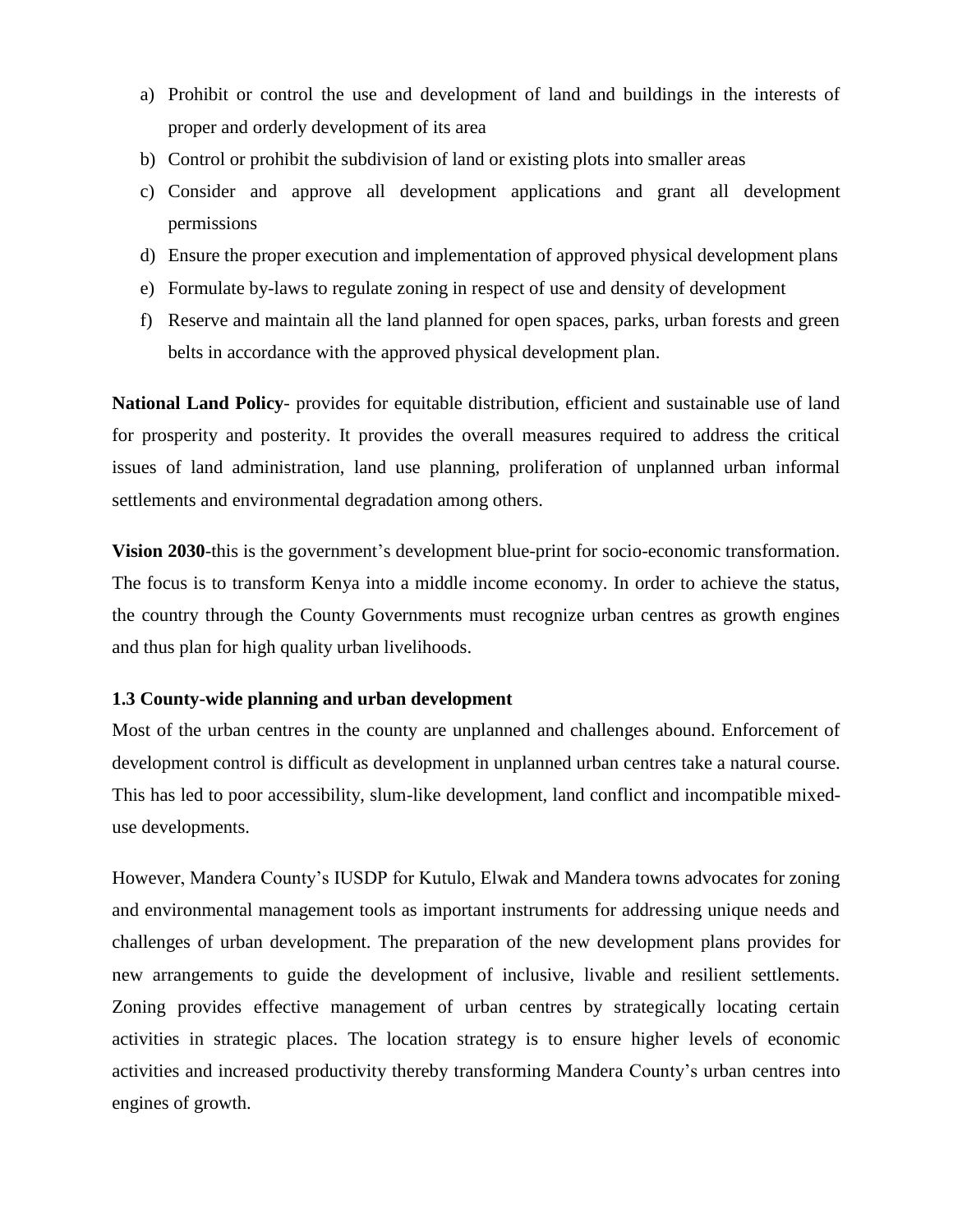Urban development plans also provide policies for maximizing the potentials of urban centres by integrating and aligning various sectors to ensure coordinated, compact and connected urban forms. The plans further strengthen rural-urban linkages and promote economic resilience.

# **1.4 Current status of urban areas in the county**

Map of major urban areas in Mandera County

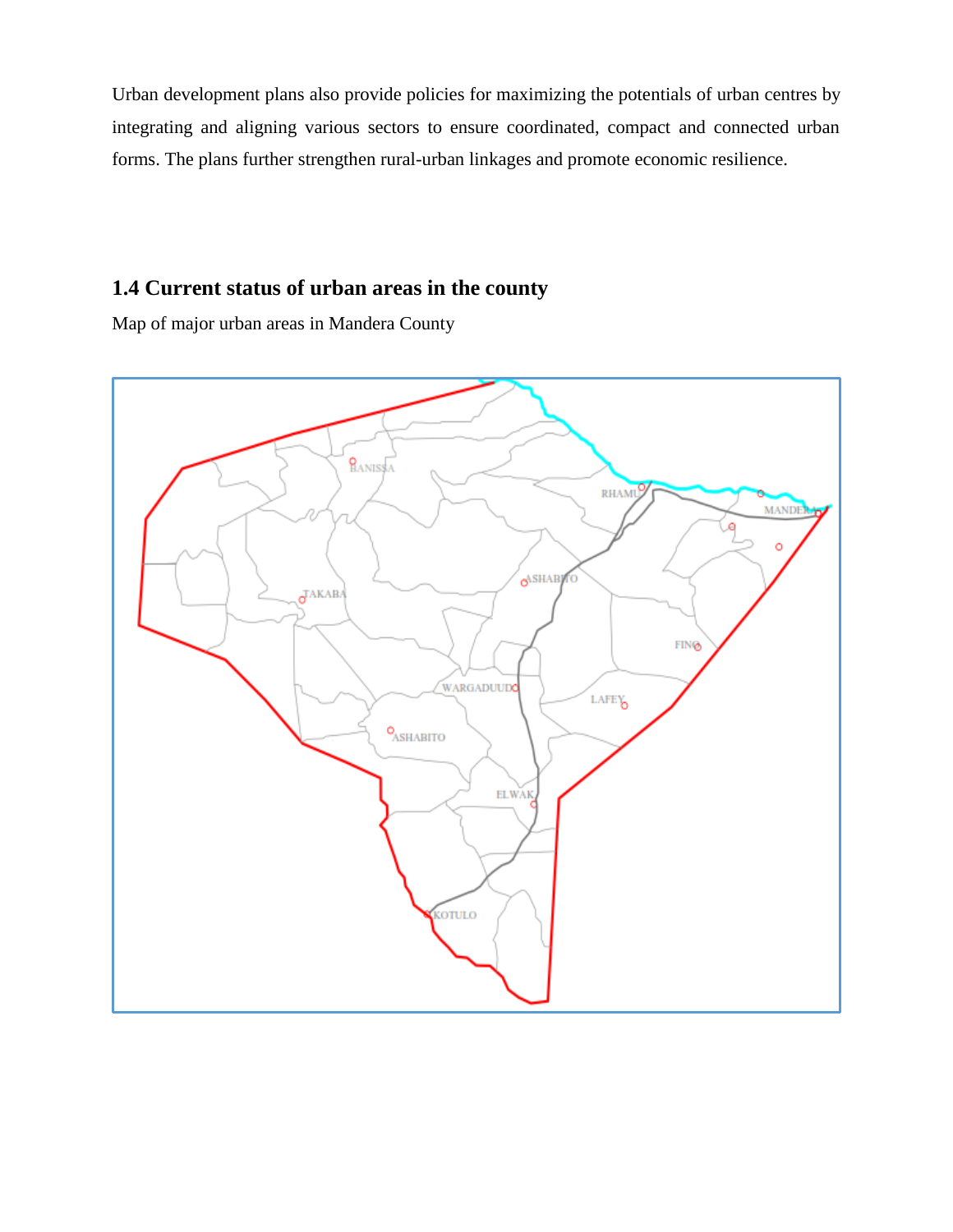# **ATTACHMENT 1 URBAN AREA INSTITUTIONAL DEVELOPMENT MATRIX: CURRENT SITUATION**

|                                                        | <b>Geographical and demographic</b>                    | data                                                    |                                                                                     |                                                  | <b>Institutional status</b>                                                                               | <b>Urban management</b>                                                           |                                                                                                                |                                                                        |                                                                                                                                                       |                                                                                                                                                                                                                                                      |                                                                                                                                                                                                   |                                                                                                                                                                  |  |  |
|--------------------------------------------------------|--------------------------------------------------------|---------------------------------------------------------|-------------------------------------------------------------------------------------|--------------------------------------------------|-----------------------------------------------------------------------------------------------------------|-----------------------------------------------------------------------------------|----------------------------------------------------------------------------------------------------------------|------------------------------------------------------------------------|-------------------------------------------------------------------------------------------------------------------------------------------------------|------------------------------------------------------------------------------------------------------------------------------------------------------------------------------------------------------------------------------------------------------|---------------------------------------------------------------------------------------------------------------------------------------------------------------------------------------------------|------------------------------------------------------------------------------------------------------------------------------------------------------------------|--|--|
| Name(s)<br>of urban<br>area                            | <b>Location</b>                                        | Est.<br>popn.                                           | <b>County</b><br>capital<br>(Y/N)                                                   | <b>Pre-2010</b><br>admin-<br>istrative<br>status | <b>Current</b><br>admin-istrative<br>status and/or<br>current urban<br>manage-ment<br>arrange-ments       | <b>Board or</b><br>Comm-<br>ittee<br>(Y/N)                                        | <b>Town or</b><br><b>Municip</b><br>al or city<br>manag-<br>er or<br>admin-<br>istrator<br>(Y/N)               | <b>Office</b><br>(Y/N)                                                 | <b>Staffing of</b><br>municipality<br>or town<br>admin-<br>istration                                                                                  | <b>Budget and</b><br>finance                                                                                                                                                                                                                         | <b>Urban</b><br>planning                                                                                                                                                                          | <b>Infrastructure</b><br>and service<br>delivery<br>responsibilities                                                                                             |  |  |
| Official<br>and other<br>names of<br>the urban<br>area | GIS coor-<br>dinates<br>Long-itude<br>and latitude     | Use most<br>recent<br>official<br>data (e.g.<br>census) | Is the<br>urban<br>area in<br>ques-<br>tion the<br>admin<br>HQ of<br>the<br>county? | Municipality<br>$\overline{?}$                   | Chartered city<br>or municipality?<br>Town?<br>Does the urban<br>area have a<br>town admin-<br>istration? | Does the<br>urban<br>area have<br>an urban<br>board or<br>town<br>comm-<br>ittee? | Does the<br>town<br>have an<br>officially<br>design-<br>ated town<br>admin-<br>istrator or<br>town<br>manager? | Does the<br>urban<br>area<br>admin-<br>istration<br>have an<br>office? | If the urban<br>area has a<br>board or an<br>adminis-<br>tration, does it<br>have staff? If<br>so, how many<br>professional or<br>technical<br>staff? | Does the urban<br>area have a<br>separate budget?<br>If so, is this<br>budget:<br>- a separate<br>vote in the<br>county budget<br>part of the<br>vote of a CEC<br>department?<br>What was the<br>annual budget of<br>the urban area in<br>FY 2016-17 | Does the<br>urban area<br>have any<br>urban plans?<br>If yes, what<br>plans<br>currently<br>exist and<br>when were<br>they<br>completed?<br>- IDeP $(data)$<br>- Spatial<br>(town) plan<br>(date) | What are the<br>specific infra-<br>structure and<br>service delivery<br>responsibilities of<br>the urban area<br>board or<br>administration or<br>administrator? |  |  |
| Mandera                                                | 3 <sup>0</sup> 55'N41 <sup>0</sup> 5<br>0 <sub>E</sub> | 57,692                                                  | Yes                                                                                 | N <sub>o</sub>                                   | Municipality<br>-Town Manager                                                                             | N <sub>0</sub>                                                                    | Yes<br>(Town)<br>Manager)                                                                                      | Yes                                                                    | Yes<br>2-technical<br>staff                                                                                                                           | No<br>- part of the<br>vote of a CEC<br>department                                                                                                                                                                                                   | Yes<br>IDeP (2015-<br>2035)<br>To be<br>completed in<br>February<br>2018                                                                                                                          | -Waste<br>management<br>-Development<br>control                                                                                                                  |  |  |
| Elwak                                                  | 02 <sup>0</sup> 48'10"N<br>40°55'39"E                  | 24,368                                                  | No                                                                                  | N <sub>o</sub>                                   | Town<br>Administrator                                                                                     | N <sub>0</sub>                                                                    | Yes<br>(Town)<br>Administ                                                                                      | N <sub>o</sub>                                                         | -Yes<br>-No technical<br>staff                                                                                                                        | No<br>part of the<br>vote of a CEC                                                                                                                                                                                                                   | Yes<br>IDeP (2015-<br>2035)                                                                                                                                                                       | Waste<br>management<br>Development                                                                                                                               |  |  |

# [MAP SHOWING URBAN AREAS TO BE ATTACHED]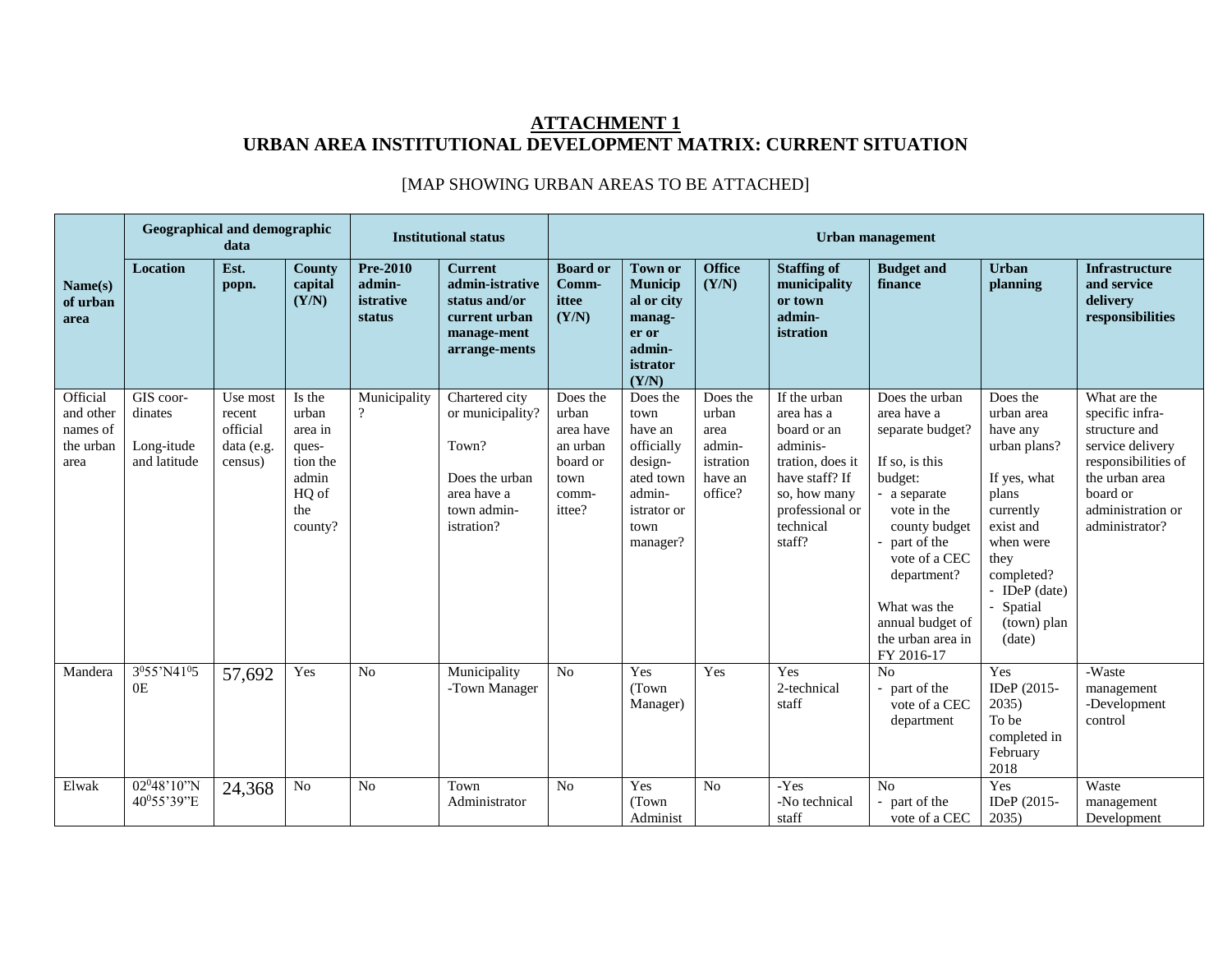|         |                                        |        |                |                |                       |                | rator)                              |     |                                 | department                                                     | To be<br>completed in<br>February<br>2018 | control                                         |
|---------|----------------------------------------|--------|----------------|----------------|-----------------------|----------------|-------------------------------------|-----|---------------------------------|----------------------------------------------------------------|-------------------------------------------|-------------------------------------------------|
| Rhamu   | 03056'115"<br>N<br>$41^013'13''E$      | 24,037 | No             | N <sub>o</sub> | Town<br>administrator | No             | Yes<br>(Town)<br>Administ<br>rator) | Yes | Yes<br>-No technical<br>staff   | No<br>- part of the<br>vote of a CEC<br>department             | N <sub>o</sub>                            | -Development<br>control<br>-Waste<br>management |
| Lafey   | $03^{0}09'103"$<br>N<br>$41^011'11''E$ |        | N <sub>o</sub> | N <sub>0</sub> | Town<br>Administrator | N <sub>o</sub> | Yes<br>(Town)<br>Administ<br>rator) | Yes | Yes<br>-No technical<br>staff   | No<br>- part of the<br>vote of a CEC<br>department             | N <sub>o</sub>                            | -Waste<br>management<br>Development<br>control  |
| Takaba  |                                        | 21,474 | No             | No             | Town<br>Administrator | N <sub>0</sub> | Yes<br>(Town)<br>Administ<br>rator) | Yes | Yes<br>-No technical<br>staff   | No<br>- part of the<br>vote of a CEC<br>department             | N <sub>o</sub>                            | -Development<br>control<br>-Waste<br>management |
| Banissa | $34^{0}54'$ N<br>$40^020$ 'E           |        | N <sub>o</sub> | N <sub>o</sub> | Town<br>Administrator | N <sub>o</sub> | Yes<br>(Town)<br>Administ<br>rator) | Yes | - Yes<br>-No technical<br>staff | N <sub>o</sub><br>- part of the<br>vote of a CEC<br>department | N <sub>o</sub>                            | -Waste<br>management<br>-Development<br>control |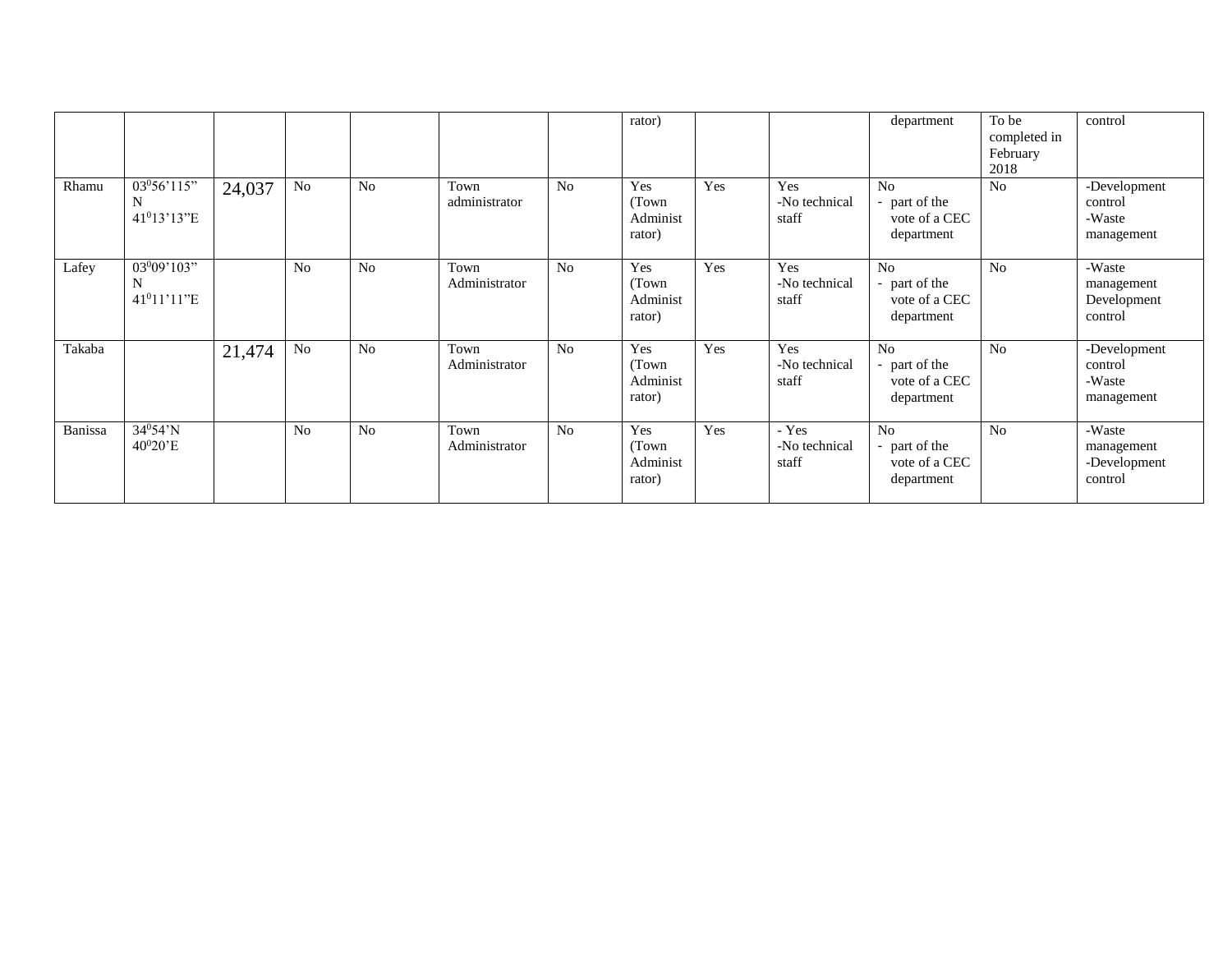#### **SECTION 2: DEVELOPING INSTITUTIONS FOR URBAN MANAGEMENT**

Urban development and management should provide an overarching institutional development framework for coordinating sectorial plans. Institutional development framework is vital in harnessing collaborations among various sectors to create livable and inclusive urban areas.

Institutional development for urban management is embedded in the existing laws hence Mandera County is bound to meet the legal requirements. Article 184 of the Constitution of Kenya in particular gives provisions for legislations to govern and manage urban areas and cities. It establishes criteria for-

- a) Classifying areas as urban areas and cities
- b) Principles of governance and management of urban areas and cities
- c) Participation by residents in the governance of urban areas and cities

Urban Areas and Cities Act gives effect to article 184 of the Constitution. Mandera County Government is putting up measures that will see Mandera town upgraded to a Municipality while sub-county headquarters will retain town status with some more area to be granted town status.

In order to meet the threshold for a municipality, Mandera town boundary has been extended to cover two divisions (Central and Khalalio) and the recruitment of Municipal Manager and Municipality Board is on course. Town administrators have already been employed to oversee the welfare of towns while the recruitment of town management committee and additional staff such as planners and surveyors is underway.

If properly instituted, urban governance systems and mechanisms in the county will provide greater opportunities for an integrated development.

Even though, the UACA states that the board of an area granted the status of a city or municipality shall be a body corporate capable of performing all other acts or things for the proper performance of its functions, the governance and management of Mandera Municipality and towns shall also be in accordance with the laws relating to County Government. Municipal Board and Mandera County Government with regard to this will maintain a mutual relationship in ensuring efficient service delivery. While Municipality Board will present to the County Government its own development plans and financial budgets, the County Government will take the lead in creating a proactive and integrative system that encourages investment and facilitate sustainable development. This will be done through recruitment of staff and financial support to the Board. Generally, there will be a joint/collaborative effort between the urban management institutions and the County Government of Mandera in development and service delivery.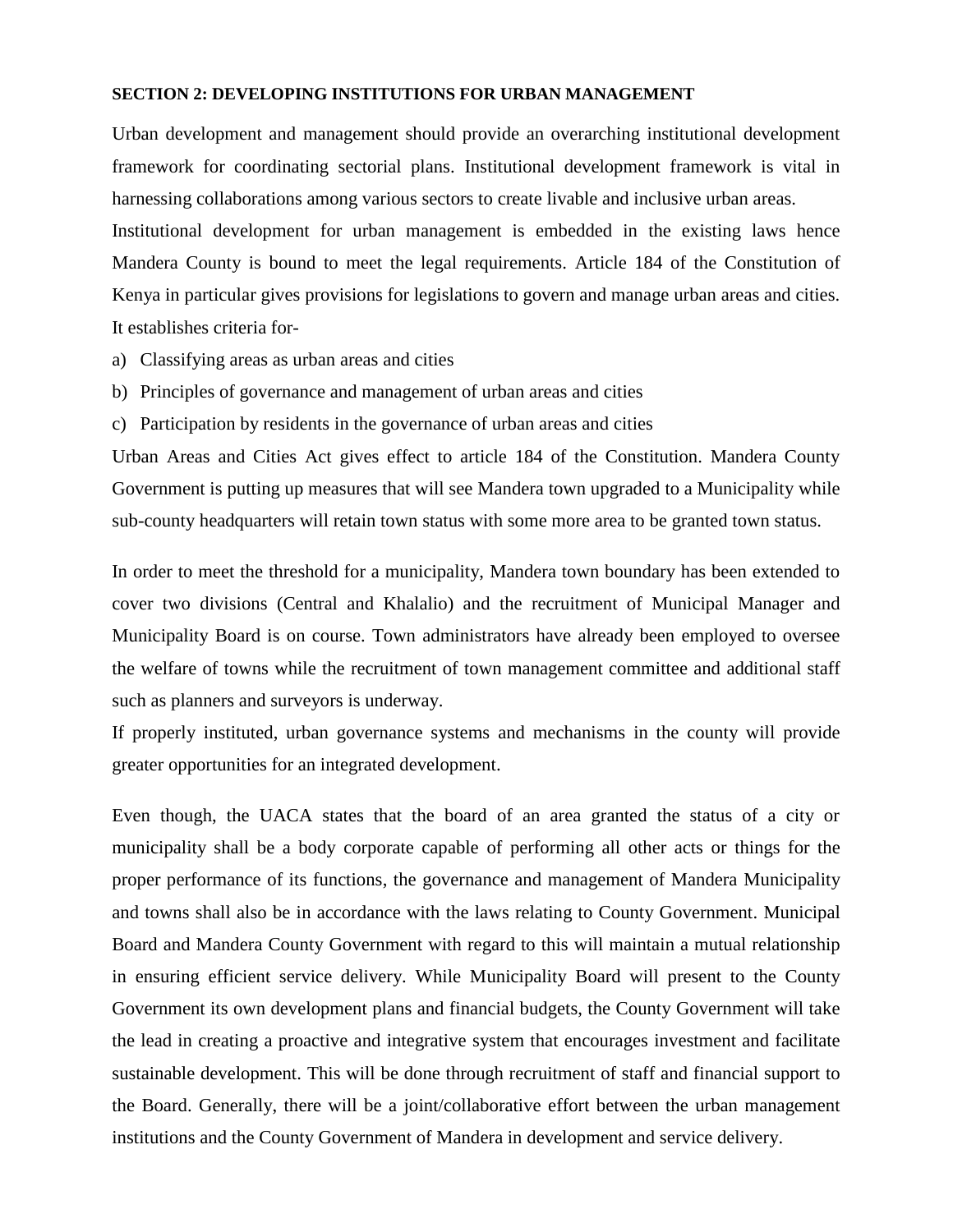# **ATTACHMENT 2 URBAN AREA INSTITUTIONAL DEVELOPMENT MATRIX: PROPOSALS (FOR A 5-YEAR HORIZON)**

|                          | <b>General</b>                                                                                       |                                                                                                                                                                    | <b>Specific</b>                                                                                                                                                                                     |                                                                                                                                                                                                                   |                                                                                                                                                |                                                                                                                                                                                                            |                                                                                                                                                                                                                                                                                                                                                         |                                                                                                                                                                                                                        |                                                                                                                                                                                                                                                                                                                   |                                                                                          |  |  |  |
|--------------------------|------------------------------------------------------------------------------------------------------|--------------------------------------------------------------------------------------------------------------------------------------------------------------------|-----------------------------------------------------------------------------------------------------------------------------------------------------------------------------------------------------|-------------------------------------------------------------------------------------------------------------------------------------------------------------------------------------------------------------------|------------------------------------------------------------------------------------------------------------------------------------------------|------------------------------------------------------------------------------------------------------------------------------------------------------------------------------------------------------------|---------------------------------------------------------------------------------------------------------------------------------------------------------------------------------------------------------------------------------------------------------------------------------------------------------------------------------------------------------|------------------------------------------------------------------------------------------------------------------------------------------------------------------------------------------------------------------------|-------------------------------------------------------------------------------------------------------------------------------------------------------------------------------------------------------------------------------------------------------------------------------------------------------------------|------------------------------------------------------------------------------------------|--|--|--|
| Name(s) of urban<br>area | <b>Current</b><br>institutional<br>arrange-ments                                                     | <b>Planned</b><br>institutional<br>arrange-<br>ments?                                                                                                              | <b>Board or</b><br><b>Committee</b><br>Y/N<br><b>Timelines</b>                                                                                                                                      | <b>Town or</b><br><b>Municipal or</b><br>city manag-<br>er or admin-<br>istrator<br>Y/N<br><b>Timelines</b>                                                                                                       | <b>Office</b><br>Y/N<br><b>Timelines</b>                                                                                                       | <b>Staffing of</b><br>municipality or<br>town admin-<br>istration<br><b>Numbers</b><br><b>Timelines</b>                                                                                                    | <b>Budget</b><br>and<br>finance<br><b>Budget</b><br>status?<br><b>Timelines</b>                                                                                                                                                                                                                                                                         | Urban<br>planning<br><b>Timelines</b>                                                                                                                                                                                  | Infra-<br>structure and<br>service<br>delivery<br>respon-<br>sibilities<br><b>Timelines</b>                                                                                                                                                                                                                       | <b>Demar-cation</b><br>of urban<br>area?<br>Y/N                                          |  |  |  |
|                          | Municipality                                                                                         | Y/N                                                                                                                                                                | $Y/N$ or $N/A$                                                                                                                                                                                      | $Y/N$ or $N/A$                                                                                                                                                                                                    | $Y/N$ or $N/A$                                                                                                                                 | $Y/N$ or $N/A$                                                                                                                                                                                             | $Y/N$ or $N/A$                                                                                                                                                                                                                                                                                                                                          | $Y/N$ or $N/A$                                                                                                                                                                                                         | $Y/N$ or $N/A$                                                                                                                                                                                                                                                                                                    | Y/N                                                                                      |  |  |  |
|                          | Chartered city or<br>municipality?<br>Town?<br>Does the urban<br>area have a town<br>administration? | $Y = urban$<br>area to be<br>granted city or<br>municipal<br>status or to be<br>classified as<br>town<br>$N = no change$<br>in existing<br>status of urban<br>area | $Y = either$<br>board or<br>committee to<br>be established<br>Deadline<br>$N = no$ board<br>or committee<br>to be<br>established<br>$N/A = no$<br>changes<br>proposed in<br>current<br>arrangements | $Y = either$<br>manager or<br>administrator<br>to be<br>appointed<br>Deadline<br>$N = no$<br>manager or<br>administrator<br>to be<br>appointed<br>$N/A = no$<br>changes<br>proposed in<br>current<br>arrangements | $Y =$ office to<br>be set up<br>Deadline<br>$N = no$ office<br>to be set up<br>$N/A = no$<br>changes<br>proposed in<br>current<br>arrangements | $Y = \text{staff to be}$<br>appointed<br>$N = no$ staff to<br>be appointed<br>$N/A = no$<br>changes<br>proposed in<br>current<br>arrangements<br>What staffing<br>arrangements<br>and numbers?<br>Deadline | $Y = urban$<br>area to<br>have<br>separate<br>budget<br>Separate<br>$\mathbf{r}$<br>vote in<br>county<br>budget?<br>Sub-<br>$\blacksquare$<br>compon<br>ent of<br>existing<br>vote in<br>county<br>budget?<br>Deadline<br>$N =$ urban<br>area will<br>not have<br>separate<br>budget<br>$N/A = no$<br>changes<br>proposed in<br>budgeting<br>arrangemen | $Y = urban$<br>area to have<br>its own plans<br>$-$ IDeP?<br>Spatial<br>plan?<br>Deadline<br>$N =$ urban<br>area will not<br>have its own<br>plans<br>$N/A = no$<br>changes<br>proposed in<br>planning<br>arrangements | $Y = urban$<br>area to be<br>assigned<br>specific<br>infrastructure<br>and service<br>delivery<br>functions<br>which<br>functions<br>to be<br>assigned?<br>Deadline<br>$N =$ urban<br>area will not<br>be assigned<br>specific<br>infrastructure<br>and service<br>delivery<br>functions<br>$N/A = no$<br>changes | $Y =$<br>demarcation<br>of urban area<br>$N = no$ planed<br>demarcation<br>of urban area |  |  |  |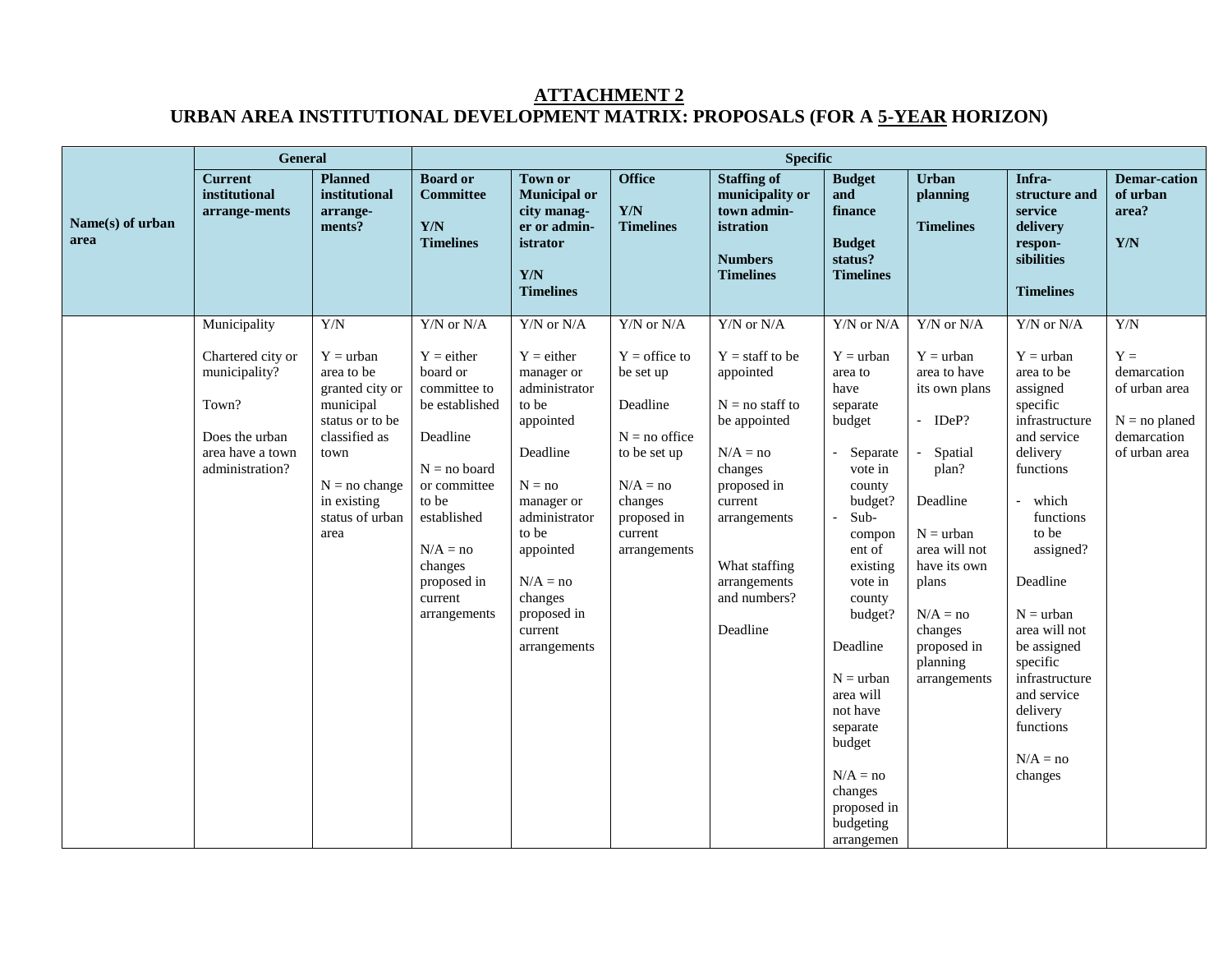|         |                       |                                                                                                       |                                |                                                                 |                                                                 |                                                                                                                                                                                                                                                     | ts                                                                                                                      |                                                                                                                              |                                                                                                                                                                                       |                                       |
|---------|-----------------------|-------------------------------------------------------------------------------------------------------|--------------------------------|-----------------------------------------------------------------|-----------------------------------------------------------------|-----------------------------------------------------------------------------------------------------------------------------------------------------------------------------------------------------------------------------------------------------|-------------------------------------------------------------------------------------------------------------------------|------------------------------------------------------------------------------------------------------------------------------|---------------------------------------------------------------------------------------------------------------------------------------------------------------------------------------|---------------------------------------|
| Mandera | Municipal<br>Manager  | $Y = urban$<br>area to be<br>granted city or<br>municipal<br>status or to be<br>classified as<br>town | Board to be<br>established     | $Y = manager$<br>to be<br>appointed                             | $Y =$ office to<br>be set up                                    | $Y = \text{staff to be}$<br>appointed<br>1-Municipal<br>Manager<br>9-Board<br>members<br>2-Physical<br>planners<br>$2$ -Housing<br>officers<br>1-architect<br>2-Development<br>control and<br>compliance<br>officer<br>-To be done by<br>March-2018 | urban area<br>to have<br>separate<br>budget<br>$(Sub -$<br>compone<br>nt of<br>existing<br>vote in<br>county<br>budget) | $Y = urban$<br>area to have<br>its own plans<br>-IDep<br><b>By May 2018</b>                                                  | $Y = urban$<br>area to be<br>assigned<br>specific<br>infrastructure<br>and service<br>delivery<br>functions<br>-service centre<br>-industrial<br>centre<br>Transport<br>centre        | $Y =$<br>demarcation<br>of urban area |
| Elwak   | Town<br>Administrator | $N = no change$<br>in existing<br>status of urban<br>area                                             | Committee to<br>be established | $N/A = no$<br>changes<br>proposed in<br>current<br>arrangements | $N/A = no$<br>changes<br>proposed in<br>current<br>arrangements | $Y = \text{staff to be}$<br>appointed<br>-Town<br>Committee<br>2-Physical<br>planners<br>1-architect<br>2-Development<br>control and<br>compliance<br>officer<br>-To be done<br>before end of<br>2018                                               | $N =$ urban<br>area will<br>not have<br>separate<br>budget                                                              | $Y = urban$<br>area to have<br>its own plans<br>- IDeP by<br>May, 2018                                                       | $\overline{Y}$ =urban area<br>to be assigned<br>specific<br>infrastructure<br>and service<br>delivery<br>functions<br>-service centre<br>-industrial<br>centre<br>Transport<br>centre | $Y =$<br>demarcation<br>of urban area |
| Rhamu   | Town<br>Administrator | $N = no change$<br>in existing<br>status of urban<br>area                                             | Committee to<br>be established | $N/A = no$<br>changes<br>proposed in<br>current<br>arrangements | $N/A = no$<br>changes<br>proposed in<br>current<br>arrangements | $Y = \text{staff to be}$<br>appointed<br>-Town<br>Committee<br>2-Physical<br>planners<br>1-architect<br>2-Development<br>control and<br>compliance<br>officer<br>-To be done                                                                        | $N =$ urban<br>area will<br>not have<br>separate<br>budget                                                              | $Y = urban$<br>area to have<br>its own plans<br>IDeP<br>$\overline{\phantom{a}}$<br>2018/2019<br>$\blacksquare$<br><b>FY</b> | $\overline{Y}$ =urban area<br>to be assigned<br>specific<br>infrastructure<br>and service<br>delivery<br>functions<br>-service centre<br>-industrial<br>centre<br>Transport<br>centre | $Y =$<br>demarcation<br>of urban area |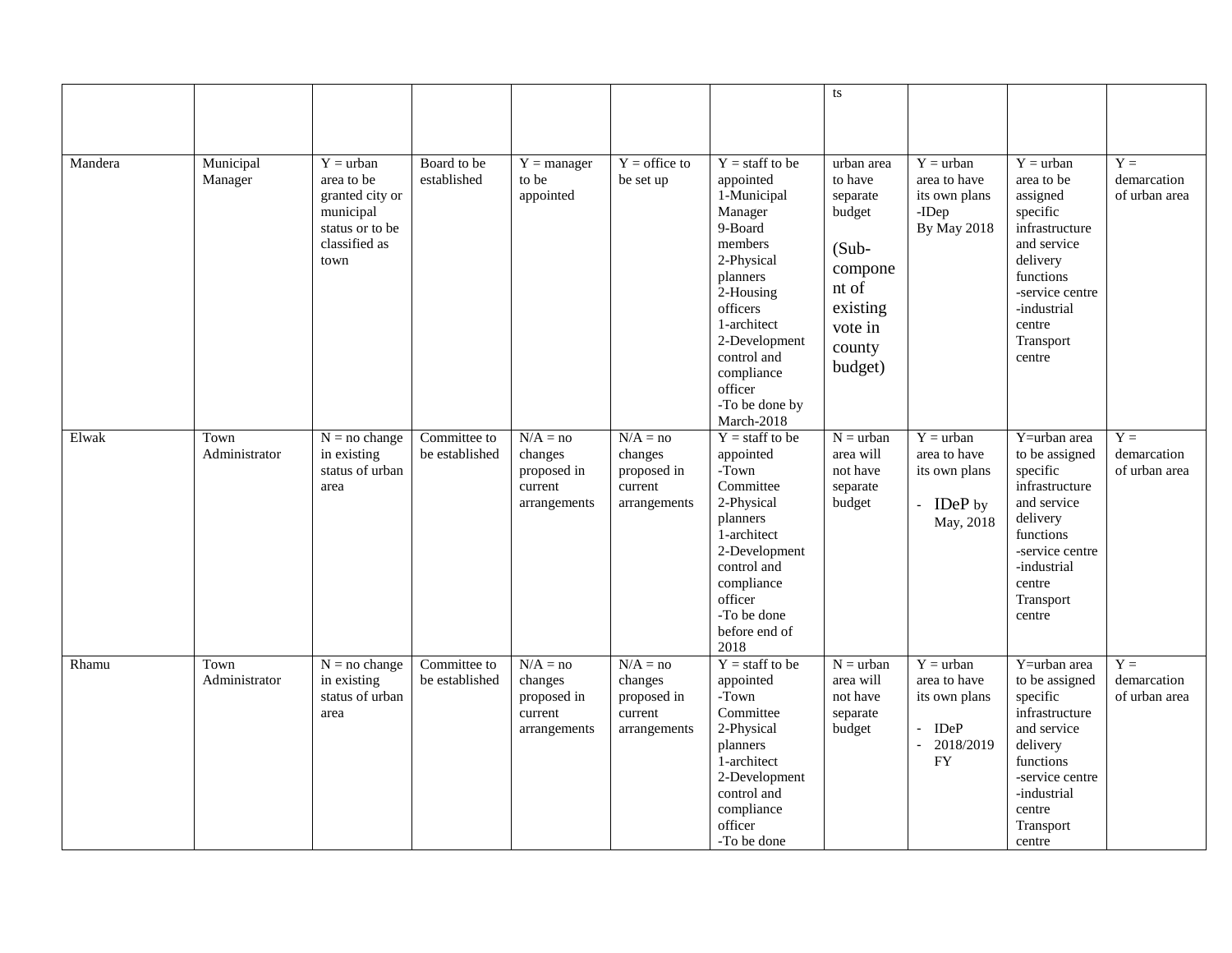|         |                       |                                                           |                                |                                                                 |                                                                 | before end of<br>2018                                                                                                                                                                                 |                                                            |                                                                                    |                                                                                                                                                                         |                                       |
|---------|-----------------------|-----------------------------------------------------------|--------------------------------|-----------------------------------------------------------------|-----------------------------------------------------------------|-------------------------------------------------------------------------------------------------------------------------------------------------------------------------------------------------------|------------------------------------------------------------|------------------------------------------------------------------------------------|-------------------------------------------------------------------------------------------------------------------------------------------------------------------------|---------------------------------------|
| Takaba  | Town<br>Administrator | $N = no change$<br>in existing<br>status of urban<br>area | Committee to<br>be established | $N/A = no$<br>changes<br>proposed in<br>current<br>arrangements | $N/A = no$<br>changes<br>proposed in<br>current<br>arrangements | $Y = \text{staff to be}$<br>appointed<br>-Town<br>Committee<br>2-Physical<br>planners<br>1-architect<br>2-Development<br>control and<br>compliance<br>officer<br>-To be done<br>before end of<br>2018 | $N =$ urban<br>area will<br>not have<br>separate<br>budget | $Y = urban$<br>area to have<br>its own plans<br>- IDeP<br>2018/2019<br><b>FY</b>   | Y=urban area<br>to be assigned<br>specific<br>infrastructure<br>and service<br>delivery<br>functions<br>-service centre<br>-industrial<br>centre<br>Transport<br>centre | $Y =$<br>demarcation<br>of urban area |
| Banissa | Town<br>Administrator | $N = no change$<br>in existing<br>status of urban<br>area | Committee to<br>be established | $N/A = no$<br>changes<br>proposed in<br>current<br>arrangements | $N/A = no$<br>changes<br>proposed in<br>current<br>arrangements | $Y = \text{staff to be}$<br>appointed<br>-Town<br>Committee<br>2-Physical<br>planners<br>1-architect<br>2-Development<br>control and<br>compliance<br>officer<br>-To be done<br>before end of<br>2018 | $N =$ urban<br>area will<br>not have<br>separate<br>budget | $Y = urban$<br>area to have<br>its own plans<br>$-$ IDeP<br>2018/2019<br><b>FY</b> | Y=urban area<br>to be assigned<br>specific<br>infrastructure<br>and service<br>delivery<br>functions<br>-service centre<br>-industrial<br>centre<br>Transport<br>centre | $Y =$<br>demarcation<br>of urban area |
| Lafey   | Town<br>Administrator | $N = no change$<br>in existing<br>status of urban<br>area | Committee to<br>be established | $N/A = no$<br>changes<br>proposed in<br>current<br>arrangements | $N/A = no$<br>changes<br>proposed in<br>current<br>arrangements | $Y = \text{staff to be}$<br>appointed<br>-Town<br>Committee<br>2-Physical<br>planners<br>1-architect<br>2-Development<br>control and<br>compliance<br>officer<br>-To be done<br>before end of<br>2018 | $N =$ urban<br>area will<br>not have<br>separate<br>budget | $Y = urban$<br>area to have<br>its own plans<br>- IDeP<br>2018/2019<br><b>FY</b>   | Y=Urban area<br>to be assigned<br>specific<br>infrastructure<br>and service<br>delivery<br>functions<br>-service centre<br>-industrial<br>centre<br>Transport<br>centre | $Y =$<br>demarcation<br>of urban area |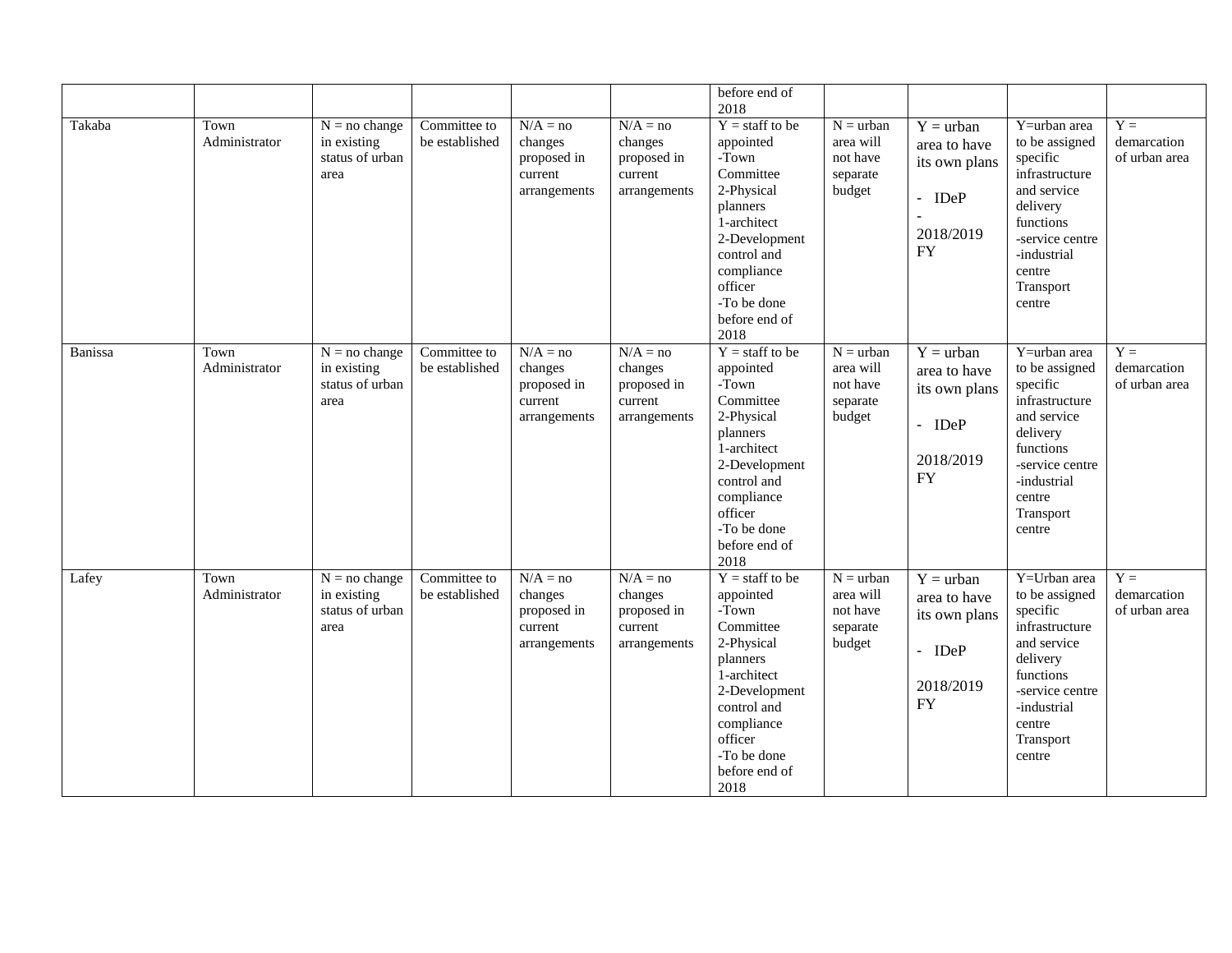### **2.2 Legal and Regulatory Reforms at the County Level**

Regulatory reforms at the county level are essential in creating strong institutions for urban management. Mandera County Government has prepared the Municipality Charter (Draft) which will give provisions for governance and management of municipalities. The County Government is also reviewing policies on development control and compliance aimed at ensuring orderly development and improvement in revenue generation.

The county currently relies on various Acts of Parliament to meet planning and development control at the local level. Urban Areas and Cities Act is the basis upon which the County Government will embed the management of its urban areas. By-laws and policies on environmental management, land use planning and transport management among others are also being formulated.

Citizen participation has been recognized as key in the realization of county urban projects. Public participation is important as it gives the people inhabitant of the Municipality the opportunity to identify and set their priorities. Public participation/hearing conducted during the preparation of IUSDP for Mandera Town showed that the town suffers serious shortage of basic infrastructure services. Inadequate supplies of clean water, poor roads, insecurity, land grabbing and food insecurity were some of the challenges observed by the participants. Considering the above, Public participation will assist the county government in mobilizing appropriate resources as well as identifying and setting right its priorities for the growth and development of Mandera Municipality. The Municipal Board is expected to be the platform upon which public participation for accountability and mobilization of resources is going to be realized.

#### **2.3 Capacity building actions**

The UACA and the Municipal Charter gives provision for County Governments to support urban management boards and committees in realizing their development goals. The Mandera County Government through the County Public Service Board and Human Resource department has put elaborate plans for capacity building through trainings, workshops and seminars. The county will further be supportive in ensuring that the budgetary allocations for implementation of projects by the Municipal Board are met. The Municipal Board through its budget allocation will promote exchange of knowledge through exchange programmes and benchmarking.